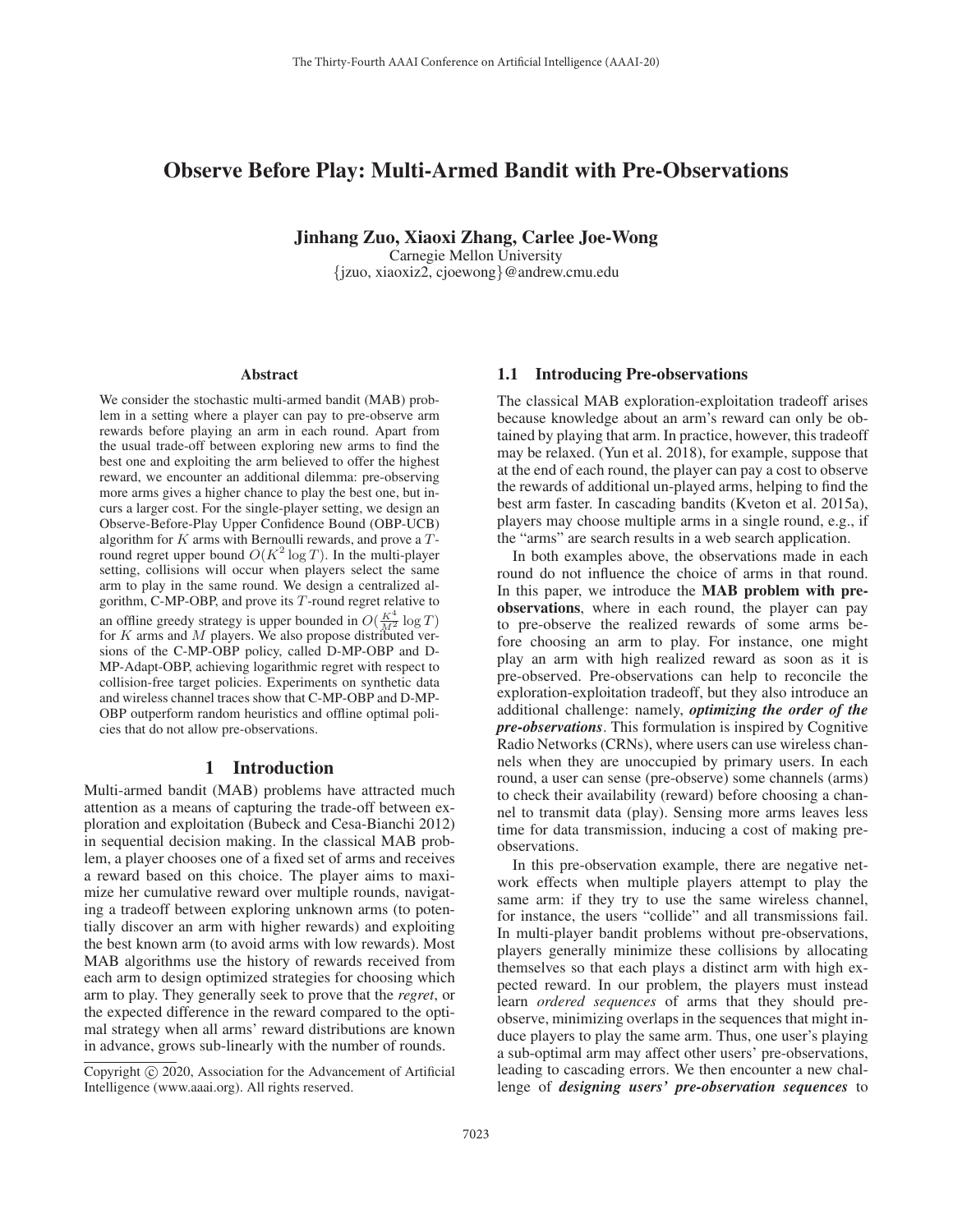minimize collisions but still explore unknown arms. This problem is particularly difficult when *players cannot communicate or coordinate with each other* to jointly design their observation sequences. To the best of our knowledge, such *multi-player bandit problems with pre-observations* have not been studied in the literature.

# 1.2 Applications

Although many MAB works take cognitive radios as their primary motivation (Rosenski, Shamir, and Szlak 2016; Besson and Kaufmann 2018; Kumar et al. 2018), multiplayer bandits with pre-observations could be applied to any scenario where users search for sufficiently scarce resources at multiple providers that are either acceptable (to all users) or not. We briefly list three more applications. First, users may sequentially bid in auctions (arms) offering equally useful items, e.g., Amazon EC2 spot instance auctions for different regions, stopping when they win an auction. Since these resources are scarce, each region may only be able to serve one user (modeling collisions between users). Second, in distributed caching, each user (player) may sequentially query whether one of several caches (arms) has the required file (is available), but each cache can only send data to one user at a time (modeling collisions). Third, taxis (players) can sequentially check locations (arms) for passengers (availability); collisions occur since each passenger can only take one taxi, and most locations (e.g., city blocks that are not next to transit hubs) would not have multiple passengers looking for a taxi at the same time.

# 1.3 Our Contributions

Our first contribution is to develop an Observe-Before-Play (OBP) policy to maximize the total reward of a single user via minimizing the cost spent on pre-observations. Our OBP policy achieves a regret bound that is logarithmic with time and quadratic in the number of available arms. It is consistent with prior results (Li et al. 2014), and more easily generalizes to multi-player settings. In the rest of the paper, "user" and "player" are interchangeable.

We next consider the multi-player setting. Unlike in the single-player setting, it is not always optimal to observe the arms with higher rewards first. We show that finding the offline optimal policy to maximize the overall reward of all players is NP-hard. However, we give conditions under which a greedy allocation that avoids user collisions is offline-optimal; in practice, this strategy performs well. Our second research contribution is then to develop a centralized C-MP-OBP policy that generalizes the OBP policy for a single user. Despite the magnified loss in reward when one user observes the wrong arm, we show that the C-MP-OBP policy can learn the arm rankings, and that its regret relative to the offline greedy strategy is logarithmic with time and polynomial in the number of available arms and users. Our third research contribution is to develop distributed versions of our C-MP-OBP policy, called D-MP-OBP and D-MP-Adapt-OBP. Both algorithms assume no communication between players and instead use randomness to avoid collisions. Despite this lack of communication, both achieve

logarithmic regret over time with respect to the collision-free offline greedy strategies defined in the centralized setting.

Our final contribution is to numerically validate our OBP, C-MP-OBP, and D-MP-OBP policies on synthetic reward data and channel availability traces. We show that all of these policies outperform both random heuristics and traditional MAB algorithms that do not allow preobservations, and we verify that they have sublinear regret over time. We further characterize the effect on the achieved regret of varying the pre-observation cost and the distribution of the arm rewards.

We discuss related work in Section 2 and consider the single-player setting in Section 3. We generalize these results to multiple players in centralized (Section 4) and distributed (Section 5) settings. We numerically validate our results in Section 6 and conclude in Section 7. Due to the space constraint, detailed proofs are moved to the full technical report (Zuo, Zhang, and Joe-Wong 2019).

## 2 Related Work

Multi-armed Bandit (MAB) problems have been studied since the 1950s (Lai and Robbins 1985; Bubeck and Cesa-Bianchi 2012). (Auer, Cesa-Bianchi, and Fischer 2002), for instance, propose a simple UCB1 policy that achieves logarithmic regret over time. Recently, MAB applications to Cognitive Radio Networks (CRNs) have attracted attention (Ahmad et al. 2009; Lai et al. 2011), especially in multi-player settings (Liu and Zhao 2010; Anandkumar et al. 2011; Avner and Mannor 2016; Bonnefoi et al. 2017; Kumar et al. 2018) where users choose from the same arms (wireless channels). None of these works include pre-observations, though some (Avner and Mannor 2014; Rosenski, Shamir, and Szlak 2016; Besson and Kaufmann 2018) consider distributed settings. (Li et al. 2014; Combes et al. 2015) study the single-player MAB problem with preobservations, but do not consider multi-player settings.

The proposed MAB with pre-observations in a singleplayer setting is a variant on cascading bandits (Kveton et al. 2015a; 2015b; Zong et al. 2016). The idea of preobservations with costs is similar to the cost-aware cascading bandits proposed in (Zhou et al. 2018) and contextual combinatorial cascading bandits introduced in (Li et al. 2016). However, in (Zhou et al. 2018), the reward collected by the player can be negative if all selected arms have zero reward in one round; in our model, the player will get zero reward if all selected arms are unavailable. Moreover, most cascading bandit algorithms are applied to recommendation systems, where there is only a single player. To the best of our knowledge, we are the first to study MAB problems with pre-observations in multi-player settings.

### 3 Single-player Setting

We consider a player who can pre-observe a subset of  $K$ arms and play one of them, with a goal of maximizing the total reward over  $T$  rounds. Motivated by the CRN scenario, we assume as in (Anandkumar et al. 2011) an i.i.d. Bernoulli reward of each arm to capture the occupancy/vacancy of each channel (arm). Let  $Y_{k,t} \stackrel{iid}{\sim} \text{Bern}(\mu_k) \in \{0,1\}$  de-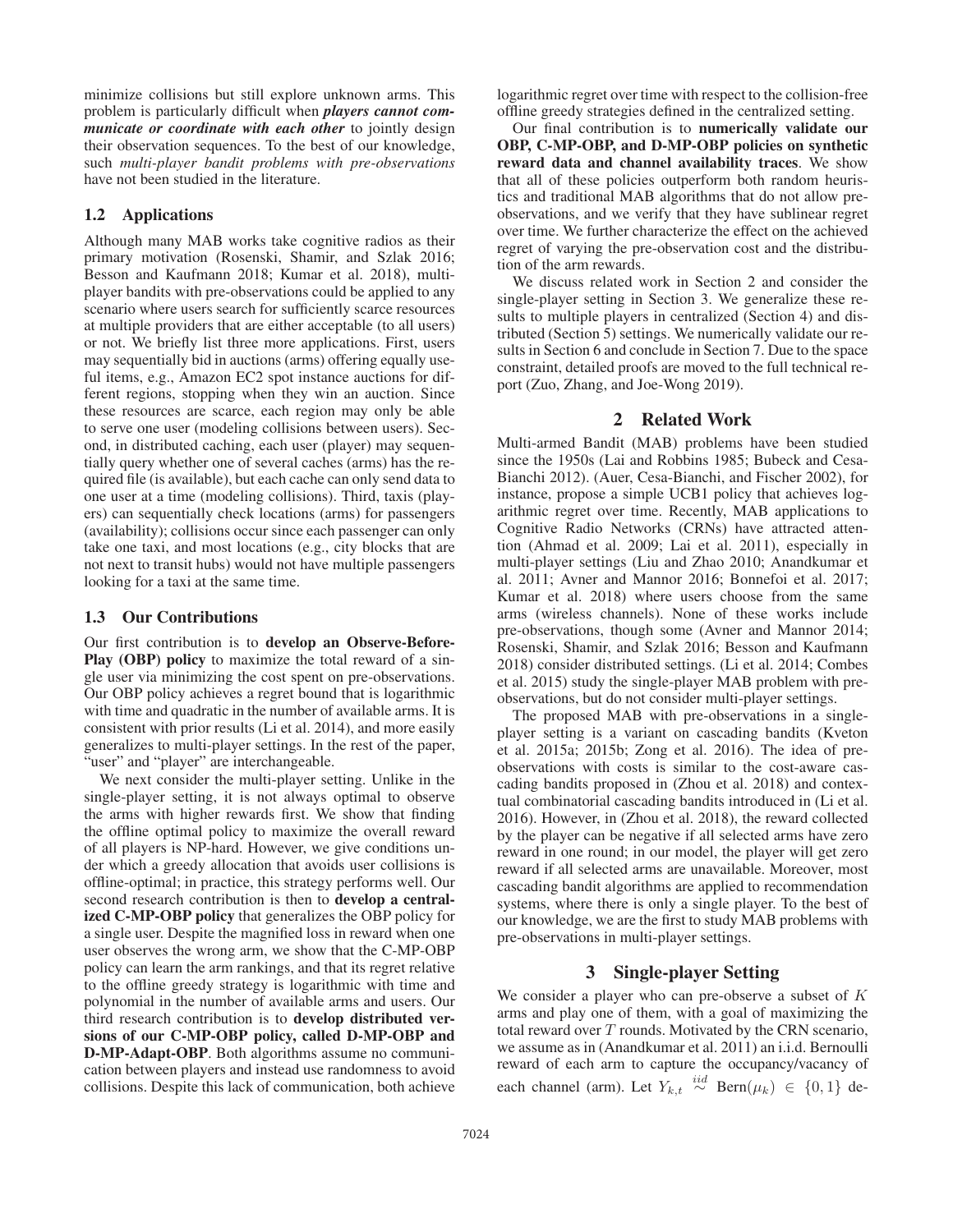

Figure 1: Illustration of Pre-observations

note the reward of arm  $k$  at round  $t$ , with expected value  $\mu_k \in [0, 1]$ . As shown in Figure 1, in each round, the player chooses a pre-observation list  $o_t := (o_t^{(1)}, o_t^{(2)}, \ldots, o_t^{(K)}),$ where  $o_t^{(i)}$  represents the i<sup>th</sup> arm to be observed at t and  $o_t$ is a permutation of  $(1, 2, \ldots, K)$ . The player observes from the first arm  $o_t^{(1)}$  to the last arm  $o_t^{(K)}$ , stopping at and playing the first good arm (reward  $= 1$ ) until the list exhausts. We denote the index of the last observed arm in  $o_t$  as  $I(t)$ , which is the first available arm in  $o_t$  or K if no arms are available. Pre-observing each arm induces a constant cost  $\tau$ ; in CRNs, this represents a constant time  $\tau$  for sensing each channel's occupancy. We assume for simplicity that  $0 < K\tau < 1$ . The payoff received by the player at t then equals:  $(1 - I(t) \tau)Y_{o_i(I(t))},$ ; if all the arms are bad (reward  $= 0$ ) in round t, then the player will get zero reward for any  $o_t$ . Given  $\{o_t\}_{t=1}^T$ , we can then define the total realized and expected rewards received by the player in T rounds: expected rewards received by the player in  $T$  rounds:

$$
r(T) := \sum_{t=1}^{T} (1 - I(t)\,\tau) Y_{o_t^{(I(t))},t}
$$
\n(1)

 $\tau$ 

$$
\mathbb{E}[r(T)] = \sum_{t=1}^{T} \sum_{k=1}^{K} \left\{ (1 - k \tau) \mu_{o_t^{(k)}} \prod_{i=1}^{k-1} (1 - \mu_{o_t^{(i)}}) \right\}, (2)
$$

where  $\prod_{i=1}^{v} (1 - \mu_{o_i^{(i)}}) := 1$ . We next design an algorithm for choosing  $o_t$  at each round t to maximize  $\mathbb{E}[r(T)]$ . We assume  $\mu_1 \geq \mu_2 \geq \cdots \geq \mu_K$  without loss of generality and first establish the optimal offline policy:

**Lemma 3.1.** *The optimal offline policy*  $o_t^*$  *that maximizes the expected total reward is observing arms in the descending order of their expected rewards,* i.e.,  $\mathbf{o}_t^* = (1, 2, \dots, K)$ .<br>Circumbianally be a HCD (and solution of large

Given this result, we propose an UCB (upper confidence bound)-type online algorithm, Observe-Before-Play UCB (OBP-UCB), to maximize the cumulative expected reward without prior knowledge of the  $\{\mu_k\}_{k=1}^K$ . The OBP-UCB algorithm is formally described in Algorithm 1 and uses UCB gorithm is formally described in Algorithm 1 and uses UCB values to estimate arm rewards as in traditional MAB algorithms (Auer, Cesa-Bianchi, and Fischer 2002). Define  $\overline{\mu}_i(t)$  as the sample average of  $\mu_i$  up to round t and  $n_i(t)$ as the number of times  $\underline{that}$  arm i has been observed. Define  $\hat{\mu}_i(t) := \overline{\mu}_i(t) + \sqrt{\frac{2 \log t}{n_i(t)}}$  as the UCB value of arm i at round  $t$ . At each round, the player ranks all the arms  $i$  in descending order of  $\hat{\mu}_i(t)$ , and sets that order as  $o_t$ . The player observes arms starting at  $o_t^{(1)}$ , stopping at the first good arm

#### Algorithm 1 Observe-Before-Play UCB (OBP-UCB)

**Initialization:** Pull all arms once and update  $n_i(t)$ ,  $\overline{\mu}_i(t)$ ,  $\hat{\mu}_i(t)$  for all  $i \in [K]$ while t do  $o_t = \text{argsort}(\hat{\mu}_1(t), \hat{\mu}_2(t), \dots, \hat{\mu}_K(t));$ for  $i = 1 : K$  do  $\sum_{t}^{(i)}$  of reward  $Y_{o_t^{(i)}, t}$ ;  $n_{o_t^{(i)}}(t+1) = n_{o_t^{(i)}}(t) + 1;$  $\overline{\mu}_{o_t^{(i)}}(t+1) = (\overline{\mu}_{o_t^{(i)}}(t)n_{o_t^{(i)}}(t)+Y_{o_t^{(i)},t})/n_{o_t^{(i)}}(t+1);$ if  $Y_{o_t^{(i)},t} = 1$  then<br>Planeture i family Play arm *i* for this round;  $n_{o_t^{(j)}}(t+1) = n_{o_t^{(j)}}(t)$  for all  $j > i;$  $\overline{\mu}_{o_t^{(j)}}(t+1) = \overline{\mu}_{o_t^{(j)}}(t)$  for all  $j > i;$ break; end if end for Update  $\hat{\mu}_i(t)$  for all  $i \in [K]$ ;  $t = t + 1;$ end while

 $(Y_{o_i^{(i)}, t} = 1)$  or when the list exhausts. She then updates the UCB values and orders the next result. Since we stare and UCB values and enters the next round. Since we store and update each arm's UCB value, the storage and computing overhead grow only linearly with the number of arms K.

We can define and bound the *regret* of this algorithm as the difference between the expected reward of the optimal policy (Lemma 3.1) and that of the real policy:

$$
R(T) := \mathbb{E}[r^*(T)] - \mathbb{E}[r(T)]
$$
  
= 
$$
\sum_{t=1}^T \sum_{k=1}^K \left\{ (1 - k\tau)\mu_k \prod_{i=1}^{k-1} (1 - \mu_i) - \right\}
$$
  

$$
(1 - k\tau)\mu_{o_t^{(k)}} \prod_{i=1}^{k-1} (1 - \mu_{o_t^{(i)}}) \right\}.
$$
 (3)

Theorem 3.2. *The total expected regret can be bounded as:*

$$
\mathbb{E}[R(T)] \le \sum_{i=1}^{K-1} \left\{ i W_i \sum_{j=i+1}^{K} \left[ \frac{8 \log T}{\Delta_{i,j}} + \left( 1 + \frac{\pi^2}{3} \right) \Delta_{i,j} \right] \right\},
$$
  
where  $W_k := (1 - k \tau) \prod_{i=1}^{K-1} (1 - \mu_i)$  and  $\Delta_{i,j} := \mu_i - \mu_j$ .

The expected regret  $\mathbb{E}[R(T)]$  is upper-bounded in the or-<br>r of  $O(K^2 \log T)$  as also shown by (Li et al. 2014) Howder of  $O(K^2 \log T)$ , as also shown by (Li et al. 2014). However, our proof method is distinct from theirs and preserves the dependence on the arm rewards (through the  $W_i$  in Theorem 3.2). Since  $W_k$  converges to 0 as  $k \to \infty$ , we expect that the constant in our  $O(K^2 \log T)$  bound will be small. Numerically, when there are more than 8 arms with expected rewards uniformly drawn from  $(0, 1)$ , our new regret bound is tighter than the result from (Li et al. 2014) in 99% of our experiments. Moreover, unlike the analysis in (Li et al. 2014), our regret analysis can be easily generalized to multiplayer settings, as we show in the next section.

Algorithms with better regret order in  $T$  can be derived (Combes et al. 2015), but the regret bound of their proposed algorithm has a constant term (independent of T),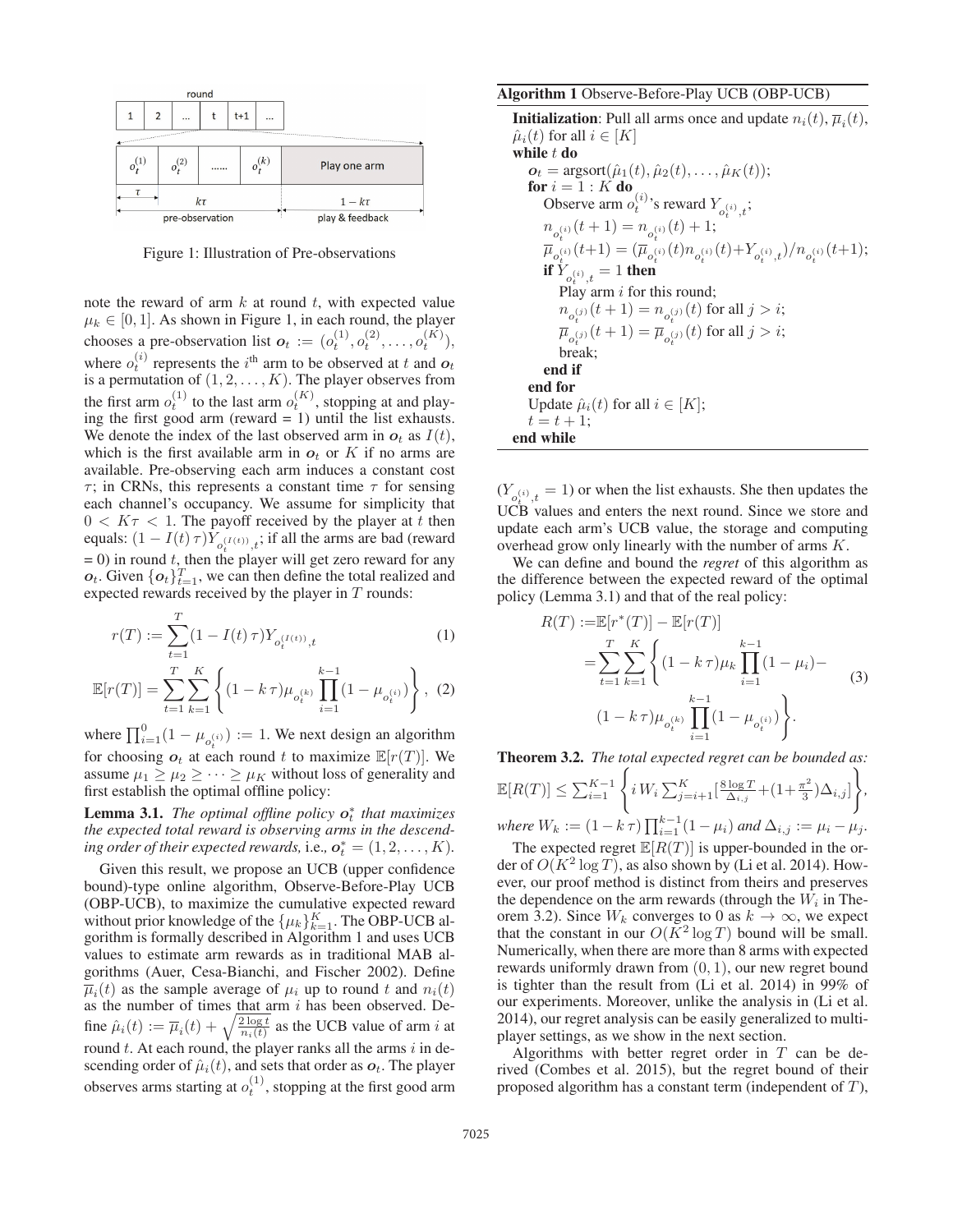

Figure 2: Multi-player observation lists, with rewards in the boxes.

 $K^2 \eta^2$ , where  $\eta = \prod_{i=1}^K (1 - \mu_i)^{-1}$ . This constant term is ex-<br>ponential in K so it can be significant if K is large. The same ponential in  $K$  so it can be significant if  $K$  is large. The same work also provides a lower bound in the order of  $\Omega(K \log T)$ when the player can only choose less than  $K$  arms to preobserve in each round.

# 4 Centralized Multi-player Setting

In the multi-player setting, we still consider  $K$  arms with i.i.d Bernoulli rewards;  $Y_{k,t}$  denotes the realized reward of arm k at round t, with an expected value  $\mu_k \in [0, 1]$ . There are now  $M \geq 1$  players  $(M \leq K)$  making decisions on which arms to observe and play in each round. We define a collision as two or more users playing the same arm in the same round, forcing them to share that arm's reward or even yielding zero reward for all colliding players, e.g., in CRNs. In this setting, simply running the OBP-UCB algorithm on all players will lead to severe collisions, since all users may tend to choose the same observation list and play the same arm. To prevent this from happening, we first consider the case where a central controller can allocate different arms to different players.

At each round, the central controller decides preobservation lists for all players; as in the single-player setting, each player sequentially observes the arms in its list and stops at the first good arm. The players report their observation results to the central controller, which uses them to choose future lists. A *policy* consists of a set of pre-observation lists for all players. Define  $o_{m,t}$ :  $(o_{m,t}^{(1)}, o_{m,t}^{(2)}, \ldots, o_{m,t}^{(i)}, \ldots)$  as the **pre-observation list** of player m at round t, where  $o_{m,t}^{(i)}$  represents the i<sup>th</sup> arm to be observed. The length of  $o_{m,t}$  can be less than K. Since collisions will always decrease the total reward, we only consider *collision-free policies*, i.e., those in which players' preobservation lists are disjoint. Policies that allow collisions are impractical in CRNs as they waste limited transmission energy and defeat the purpose of pre-observations (sensing channel availability), which allow users to find an available channel without colliding with primary users. The expected overall reward of all players is then:

$$
\mathbb{E}[r(T)] = \sum_{t=1}^{T} \sum_{m=1}^{M} \sum_{k=1}^{\lfloor \mathbf{O}m, t \rfloor} \left\{ (1 - k\tau) \mu_{o_{m,t}^{(k)}} \prod_{i=1}^{k-1} (1 - \mu_{o_{m,t}^{(i)}}) \right\}.
$$
 (4)

Unlike in the single-player setting, the collision-free requirement now makes the expected reward for one player dependent on the decisions of other players. Intuitively, we would expect that a policy of always using better arms in

earlier steps would perform well. We can in fact generalize Lemma 3.1 from the single-player setting:

**Lemma 4.1.** *Given a pre-observation list*  $o_{m,t}$  *for time t, player* m *maximizes its expected reward at time* t *by observing the arms in descending order of their rewards.*

With Lemma 4.1, we can consider the offline optimization of the centralized multi-player bandits problem. With the full information of expected rewards of all arms, i.e.,  $\{\mu_i\}_{i=1}^K$ , the central controller allocates disjoint arm sets to different players aiming to maximize the expected overall different players, aiming to maximize the expected overall reward shown in (4). We show in Theorem 4.2 that the offline problem is NP-hard.

Theorem 4.2. *The offline problem of our centralized multiplayer setting is NP-hard.*

*Proof.* Define  $x_{ij} = 1$  if the central controller allocates arm j to player i and  $\ddot{0}$  otherwise. The offline optimization problem can be formulated as:

$$
\max \sum_{i=1}^{M} \sum_{j=1}^{K} \left\{ \left[ 1 - (\sum_{k < j} x_{ik} + 1)\tau \right] x_{ij} \mu_j \prod_{k < j} (1 - x_{ik} \mu_k) \right\}
$$
\n
$$
\text{s.t.} \quad x_{ij} \in \{0, 1\},
$$
\n
$$
\sum_{i=1}^{M} x_{ij} \le 1, \ j = 1, \dots, K,
$$

where we define  $\sum_{\emptyset} := 0$  and  $\prod_{\emptyset} := 1$ . We show the Weapon Target Assignment (WTA) problem (Ahuja et al. 2007) with identical targets, which is NP-hard (Biasi 2013), can be reduced in polynomial time to a special case of our problem with  $\tau = 0$ : The WTA problem with identical targets aims to maximize the sum of expected damage done to all targets (mapped to be players), each of which can be targeted by possibly multiple weapons (mapped to be channels), where each weapon can only be assigned to at most one target and weapons of the same type have the same probability (mapped to be  $\mu_k$ ) to successfully destroy any target. Then, it is equivalent to maximizing the expected reward of all players when  $\tau = 0$  in our problem. П

Although it is hard to find the exact offline optimal policy, Lemma 4.1 suggests that a collision-free greedy policy, which we also refer to as a *greedy policy*, might be closed to the optimal one. We first define the  $i<sup>th</sup>$  observation step in a policy as the set of arms in the  $i<sup>th</sup>$  positions of the players' observation lists, denoted by  $s_{i,t} := (o_{1,t}^{(i)}, o_{2,t}^{(i)}, \ldots, o_{M,t}^{(i)})$ <br>for each round t. We define a *greedy policy* as one in which for each round t. We define a *greedy policy* as one in which at each observation step, the players greedily choose the arms with highest expected rewards from all arms not previously observed. Formally, assuming without loss of generality that  $\mu_1 \geq \mu_2 \geq \cdots \geq \mu_K$ , in the *i*th observation step, players should observe different arms from the set  $s_{i,t} = \{(i-1)M + 1, (i-1)M + 2, \ldots, iM\}$ . In the simple greedy-sorted policy, for instance, player  $m$  will choose  $\text{arm } (i-1)M + m$  in the *i*<sup>th</sup> observation step. A potentially better candidate is the **greedy-reverse nolicy** at each obserbetter candidate is the greedy-reverse policy: at each observation step, arms are allocated to players in the reverse order of the probability they observe an available arm from previous observation steps. Formally, in the ith observation step,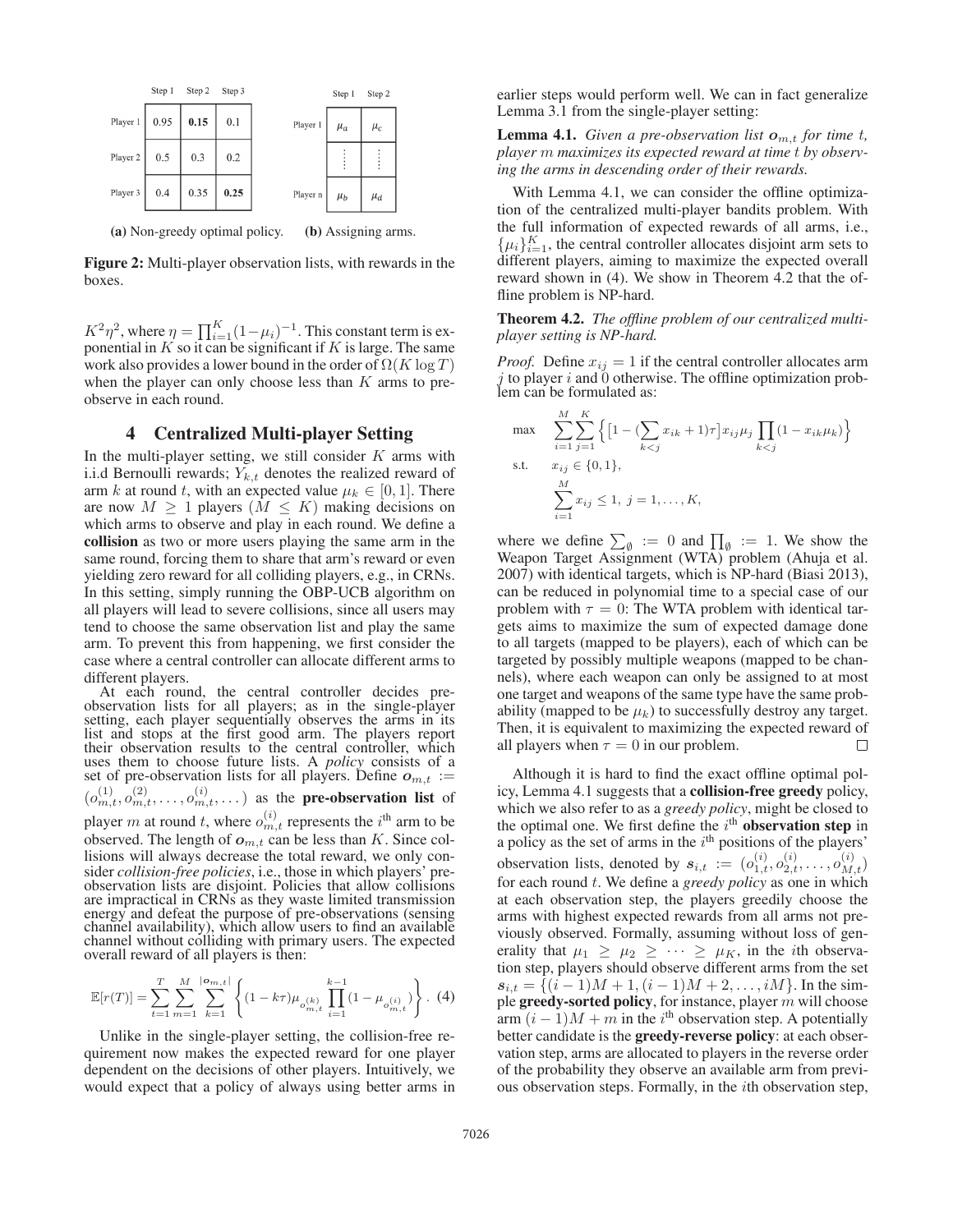#### Algorithm 2 Centralized Multi-Player OBP (C-MP-OBP)

1: **Initialization**: Pull all arms once and update  $n_i(t)$ ,  $\overline{\mu}_i(t)$ ,  $\hat{\mu}_i(t)$  for all  $i \in [K]$ 2: while  $t$  do 3:  $\alpha = \text{argsort}(\hat{\mu}_1(t), \hat{\mu}_2(t), \dots, \hat{\mu}_K(t));$ <br>4: **for**  $i = 1 : L$  **do** 4: **for**  $i = 1 : L$  **do**<br>5:  $s_{i,t} = \alpha[(i-1)]$ 5:  $s_{i,t} = \alpha[(i-1) * M + 1 : i * M]$ <br>6: **end for** end for 7: for  $m = 1 : M$  do<br>8: for  $i = 1 : L$  do 8: **for**  $i = 1 : L$  **do**<br>9: **Observe arm** a 9: Observe arm  $s_{i,t}[m]$ 's reward  $Y_{s_{i,t}[m],t}$ ;<br>
10:  $n_{s_{i,t}[m]}(t+1) = n_{s_{i,t}[m]}(t) + 1;$ 10:  $n_{s_{i,t}[m]}(t+1) = n_{s_{i,t}[m]}(t) + 1;$ <br>11:  $\overline{\mu}_{s_{i,t}[m]}(t+1)$ 11:  $\overline{\mu}_{s_{i,t}[m]}(t+1)$ <br>
12:  $= (\overline{\mu}_{s_{i,t}[m]}(t))$ 12:  $= \left(\overline{\mu}_{s_{i,t}[m]}(t) + Y_{s_{i,t}[m],t}\right) / n_{s_{i,t}[m]}(t+1);$ 13: **if**  $Y_{s_{i,t}[m],t} = 1$  then<br>  $\frac{p_{\text{layer }m}}{p_{\text{layer }m}}$  player 14: Player *m* plays arm  $s_{i,t}[m]$  for this round;<br>15:  $n_{s_{i,t}[m]}(t+1) = n_{s_{i,t}[m]}(t)$  for all  $j > i$ ; 15:  $n_{s_{j,t}[m]}(t + 1) = n_{s_{j,t}[m]}(t)$  for all  $j > i$ ;<br>
16:  $\overline{u}_{s_{j,t}[m]}(t + 1) = \overline{u}_{s_{j,t}[m]}(t)$  for all  $j > i$ ; 16:  $\overline{\mu}_{s_{j,t}[m]}(t+1) = \overline{\mu}_{s_{j,t}[m]}(t)$  for all  $j > i$ ; break; 18: end if 19: end for 20: end for 21: Update  $\hat{\mu}_i(t)$  for all  $i \in [K]$ ;<br>22:  $t = t + 1$ ; 22:  $t = t + 1;$ <br>
23: **end while** 

arm  $(i - 1)M + j$  is assigned to the player m with the jth highest value of  $\Pi_{l=1}^{i-1}(1-\mu_{o_{l}}^{(l)})$ , or the probability player  $m$  has yet not found an available arm. Experiments show that when there are 3 players and 9 arms with expected rewards uniformly drawn from  $(0, 1)$ , the greedy-reverse policy is the optimal greedy policy 90% of the time. In fact,

**Lemma 4.3.** When  $K < 2M$ , the optimal policy is the *greedy-reverse policy.*

In general, the optimal policy may not be the greedyreverse one, or even a greedy policy. Figure 2a shows such a counter-intuitive example. In this example, player 1 should choose the arm with 0.15 expected reward, not the one with 0.25 expected reward, in step 2. Player 1 should reserve the higher-reward arm for player 3 in a later step, as player 3 has a lower chance of finding a good arm in steps 1 or 2. In practice, we expect these examples to be rare; they occur less than 30% of the time in simulation. Thus, we design an algorithm that allocates arms to players according to a specified greedy policy (e.g., greedy-sorted) and bound its regret.

We propose an UCB-type online algorithm, Centralized Multi-Player Observe-Before-Play (C-MP-OBP), to learn a greedy policy without prior knowledge of the expected rewards  $\{\mu_k\}_{k=1}^K$ . The C-MP-OBP algorithm is described in Algorithm 1 generalizing the single-player setting To sim-Algorithm 1, generalizing the single-player setting. To simplify the discussion, we assume  $K/M = L$ , i.e., each player will have an observation list of the same length,  $L$ , when using a greedy policy. Note that if  $K$  is not a multiple of  $M$ , we can introduce virtual arms with zero rewards to ensure  $K/M = L$ . At each round t, the central controller ranks all

the arms in the descending order of  $\hat{\mu}_i(t)$ , the UCB value of arm i at round t, and saves that order as  $\alpha$ . Then it sets the first M arms in  $\alpha$ ,  $\alpha$ [1 : M], as  $s_{1,t}$ , the second M arms in  $\alpha$ ,  $\alpha$ [ $M + 1$  : 2 $M$ ] as  $s_{2,t}$ , and so on, assigning the arms in each list to players according to the specified greedy policy. Each player  $m$ 's observation list is then  $\boldsymbol{o}_{m,t} = (\boldsymbol{s}_{1,t}[m], \ldots, \boldsymbol{s}_{L,t}[m])$ . At the end of this round, the central controller aggregates all players' observations to update the UCB values and enter the next round.

We define the *regret*,  $R(T) := \mathbb{E}[r^*(T)] - \mathbb{E}[r(T)]$ , as the difference between the expected reward of the target policy and that of C-MP-OBP algorithm:

$$
R(T) = \sum_{t,m,k=1}^{T,M,L} \left\{ (1 - k\tau)\mu_{(k-1)M+m} \prod_{i=1}^{k-1} (1 - \mu_{(i-1)M+m}) - (1 - k\tau)\mu_{o_{m,t}^{(k)}} \prod_{i=1}^{k-1} (1 - \mu_{o_{m,t}^{(i)}}) \right\}.
$$
 (5)

Defining  $c_{\mu} := \frac{\mu_{\text{max}}}{\Delta_{\min}}$ , we show the following regret bound:

Theorem 4.4. *The expected regret of C-MP-OBP is*  $\mathbb{E}[R(T)] \leq c_{\mu} K^2 (L^2 + L) \left( \frac{8 \log T}{\Delta_{\min}} + (1 + \frac{\pi^2}{3}) \Delta_{\max} \right),$ <br>where  $\Delta$ *where*  $\Delta_{\max} = \max_{i < j} \mu_i - \mu_j, \, \Delta_{\min} = \min_{i < j} \mu_i - \mu_j.$ 

The expected regret  $E[R(T)]$  is upper bounded in the order of  $O(K^2L^2 \log T)$ , compared to  $O(K^2 \log T)$  in the single-player setting. Thus, we incur a "penalty" of  $L^2$  in the regret order, due to sub-optimal pre-observations' impact on the subsequent pre-observations of other users. We note that, if pre-observations are not allowed, we can adapt the proof of Theorem 4.4 to match the lower bound of  $O(KM \log T)$ given by (Besson and Kaufmann 2018).

### 5 Distributed Multi-player Setting

We finally consider the scenario without a central controller or any means of communication between players. In the CRN setting, for instance, small Internet-of-Things devices may not be able to tolerate the overhead of communication with a central server. The centralized C-MP-OBP policy is then infeasible, and specifying a collision-free policy is difficult, as the players make their decisions independently. We propose a Distributed Multi-Player Observe-Before-Play (D-MP-OBP) online algorithm in which each player distributedly learns a "good" policy that effectively avoids collisions with others. Specifically, it converges to one of the offline collision-free greedy policies that we defined in Section 4; we then show that D-MP-OBP can be adapted to achieve a pre-specified greedy policy, e.g., greedy-reverse. To facilitate the discussion, we define  $\eta_k^{(t)}$  as an indicator that equals 1 if more than one player plays arm k in round t and 0 otherwise. As in the centralized setting,  $o_{m,t}^{(k)}$  denotes<br>the k<sup>th</sup> erm in player m's observation list at round t the  $k<sup>th</sup>$  arm in player m's observation list at round t.

The D-MP-OBP algorithm is shown in Algorithm 3. As in the C-MP-OBP algorithm, in each round, each player independently updates its estimate of the expected reward  $(\mu_k)$ for each arm k using the UCB of  $\mu_k$ . Each player then sorts the estimated  $\{\mu_k\}_{k=1}^K$  into descending order and groups the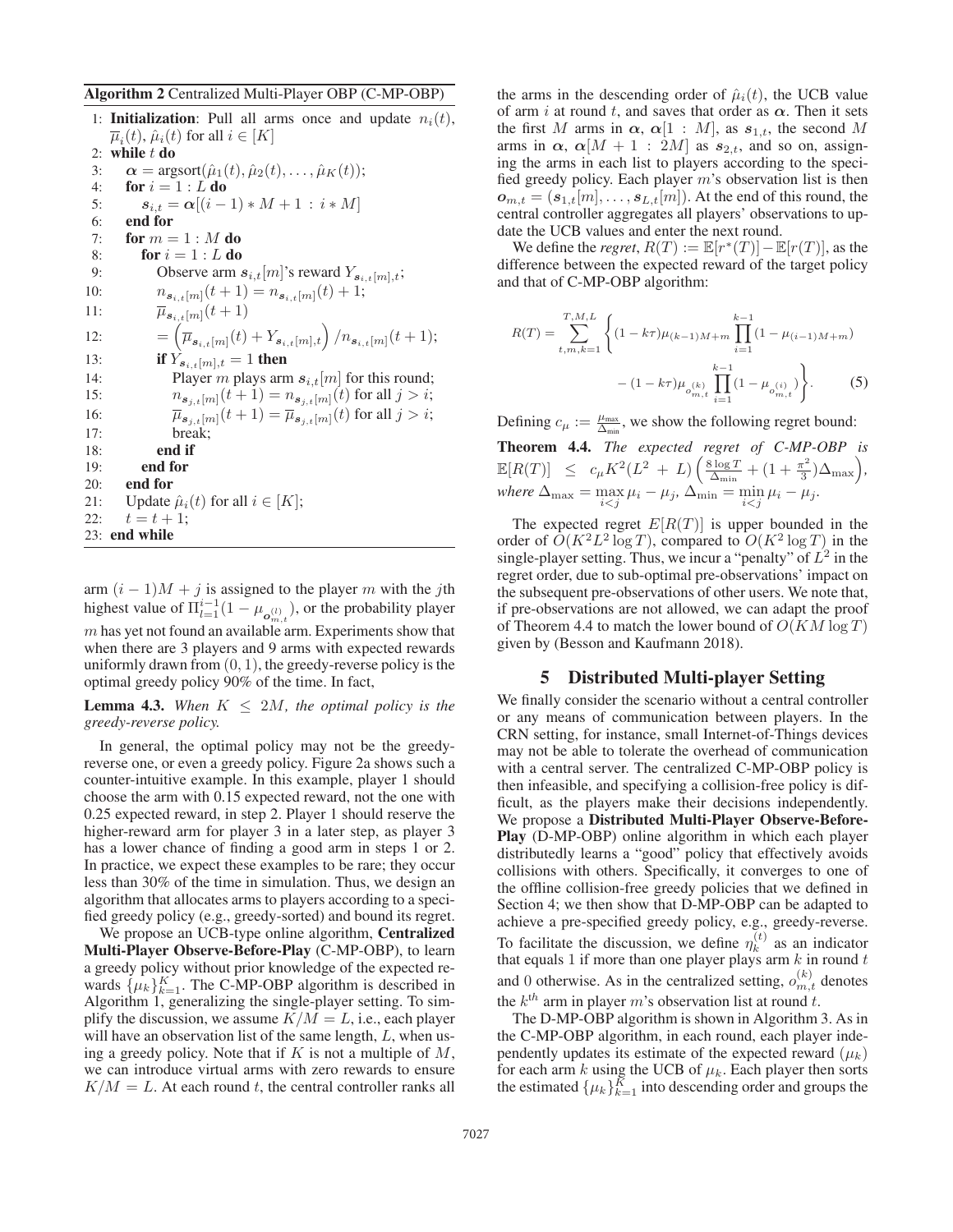#### Algorithm 3 Distributed Multi-Player OBP (D-MP-OBP)

```
1: Initialization: Pull all arms once and update n_i(t),
       \overline{\mu}_i(t), \hat{\mu}_i(t) for all i \in [K]2: while t do
  3: \alpha = \text{argsort}(\hat{\mu}_1(t), \hat{\mu}_2(t), \dots, \hat{\mu}_K(t));<br>4: for i = 1 : L do
  4: for i = 1 : L do<br>5: s_{i,t} = \alpha [(i -5: s_{i,t} = \alpha[(i-1) * M + 1 : i * M]<br>6: end for
           end for
  7: for i = 1 : L do<br>8: if m_i^* = 0 OR
  8: if m_i^* = 0 OR m_i^* \notin s_{i,t} then<br>9. The player uniformly at ray
  9: The player uniformly at random selects an arm
                   from s_{i,t} to observe and record the index of the
                   chosen arm as m_i^*;
10: end if
11: Observe the reward Y_{s_{i,t}[m_i^*],t};
12: n_{\mathbf{s}_{i,t}[m_i^*]}(t+1) = n_{\mathbf{s}_{i,t}[m_i^*]}(t) + 1;13: \overline{\mu}_{\mathbf{s}_{i,t}[m_i^*]}(t+1)14: = \left(\overline{\mu}_{s_{i,t}[m_i^*]}(t) + Y_{s_{i,t}[m_i^*],t}\right)/n_{s_{i,t}[m_i^*]}(t+1);15: if Y_{s_{i,t}[m_i^*],t} = 1 then<br>
16: The player plays are
16: The player plays arm s_{i,t}[m*] for this round;<br>17: n_{s_{i,t}[m*]}(t+1) = n_{s_{i,t}[m*]}(t) for all j > i;
17: n_{\mathbf{s}_{j,t}[m*]}(t+1) = n_{\mathbf{s}_{j,t}[m*]}(t) for all j > i;<br>
18: \overline{\mu}_{\mathbf{s}_{j,t}[m*]}(t+1) = \overline{\mu}_{\mathbf{s}_{j,t}[m*]}(t) for all j > i;
18: \overline{\mu}_{\mathbf{s}_{j,t}[m*]}(t+1) = \overline{\mu}_{\mathbf{s}_{j,t}[m*]}(t) for all j > i;<br>19: break:
                   break;
20: end if
21: end for
22: if a collision occurs then
23: Update m_i^* = 0;<br>24· end if
24: end if
25: Update \hat{\mu}_i(t) for all i \in [K];<br>26: t = t + 1;
26: t = t + 1;<br>27: end while
```
K arms into L sets. We still use  $s_{i,t}$  to denote the list of arms that the players observe in step  $i$  at round  $t$ . Since users may have different lists  $s_{i,t}$  depending on their prior observations, we cannot simply allocate the arms in  $s_{i,t}$  to users. Instead, the users follow a randomized strategy in each step  $i$  at round  $t$ . If there was a collision with another player on arm i at round  $t - 1$  or the arm chosen in round  $t - 1$  does not belong to her own set  $s_{i,t}$ , then the player uniformly at random chooses an arm from her  $s_{i,t}$  to observe. Otherwise, the player observes the same arm as she did in step  $i$  in round  $t-1$ . If the arm is observed to be available, the player plays it and updates the immediate reward and the UCB of the arm. Otherwise, she continues to the next observation step. Note that this policy does not require any player communication.

To evaluate D-MP-OBP, we define a performance metric,  $Loss(T)$ , to be the maximum difference in total reward over T rounds between any collision-free greedy policy and the reward achieved by D-MP-OBP. Thus, unlike the regret  $\mathbb{E}[R(T)]$  defined for our C-MP-OBP policy,  $\mathbb{E}[\text{Loss}(T)]$ does not target a specific greedy policy. Moreover, unlike C-MP-OBP, our D-MP-OBP algorithm provides fairness in expectation for all players, as they have equal opportunities to use the best arms in each observation step.

# **Theorem 5.1.** *The total expected loss,*  $\mathbb{E}[Loss(T)]$ *, of our distributed algorithm D-MP-OBP is logarithmic in* T*.*

We finally define the D-MP-Adapt-OBP algorithm, which adapts Algorithm 3 to steer the players towards a specific policy by adding a small extra term for each player. We define a function  $f(\cdot)$  for each player to map the arm chosen in the first observation step to the arm chosen in the following steps given the predictions of each  $\mu_k$ . With some abuse of notation, we define  $o_{m,t}^l$  as the arm chosen by player m for step  $l$  in round  $t$ . The function  $f$  then steers the players to the collision-free greedy policy given by  $o_{m,t}^{l+1} = f(o_{m,t}^l, \{\mu_k(t)\}_{k=1}^K), \forall l = 1, ..., L-1$  for each player m; we define the regret with respect to this policy.

We can view the function  $f$  as replacing the player index in the centralized setting with the relative ranking of the arm chosen by this player in prior observation steps. As an example, the greedy-sorted policy used in Section 4 is equivalent to: (1) letting players choose different arms, and (2) the player that chooses the arm in position  $m$  continuing to choose the arm with the  $m^{th}$  best reward of its set  $s_{i,t}$  in each subsequent step. Thus, we can steer the players to specific observation lists within a given collision-free greedy policy. Their decisions then converge to the specified policy.

### **Theorem 5.2.** *The expected regret,*  $\mathbb{E}[R(T)]$  *of our distributed algorithm D-MP-Adapt-OBP is logarithmic in* T*.*

We observe from the proof of Theorem 5.2 that the regret is combinatorial in  $\overline{M}$  but logarithmic in  $T$ , unlike the centralized multi-player setting's  $O(K^2L^2 \log T)$  regret in Theorem 4.4. This scaling with  $M$  comes from the lack of coordination between players and the resulting collisions.

#### 6 Experiments

We validate the theoretical results from Sections 3–5 with numerical simulations. We summarize our results as follows:

Sublinear regret: We show in Figure 3 that our algorithms in the single-player, multi-player centralized, and multi-player distributed settings all achieve a sublinear regret, respectively defined relative to the single-player offline optimal (Lemma 3.1), the greedy-sorted policy, and a collision-free-greedy-random policy that in each step greedily chooses the set of arms but randomly picks one collisionfree allocation. Figure 3b shows our C-MP-OBP algorithm's regret is even negative for a few runs: by deviating from the greedy-sorted policy towards the true optimum, the C-MP-OBP algorithm may obtain a higher reward. The regret of D-MP-OBP in Figure 3c is larger than that of C-MP-OBP, likely due to collisions in the distributed setting.

Superiority to baseline strategies: We show in Tables 1 and 2 that our algorithms consistently outperform two baselines, in both synthetic reward data ( $K = 9$  arms with expected rewards uniformly drawn from [0, 0.5] and  $M = 3$ players for multi-player settings) and real channel availability traces (Wang 2018). Our first baseline is a random heuristic (called random for synthetic data and randomreal for real data trace) in which users pre-observe arms uniformly at random and play the first available arm. Comparisons to this baseline demonstrate the value of strategically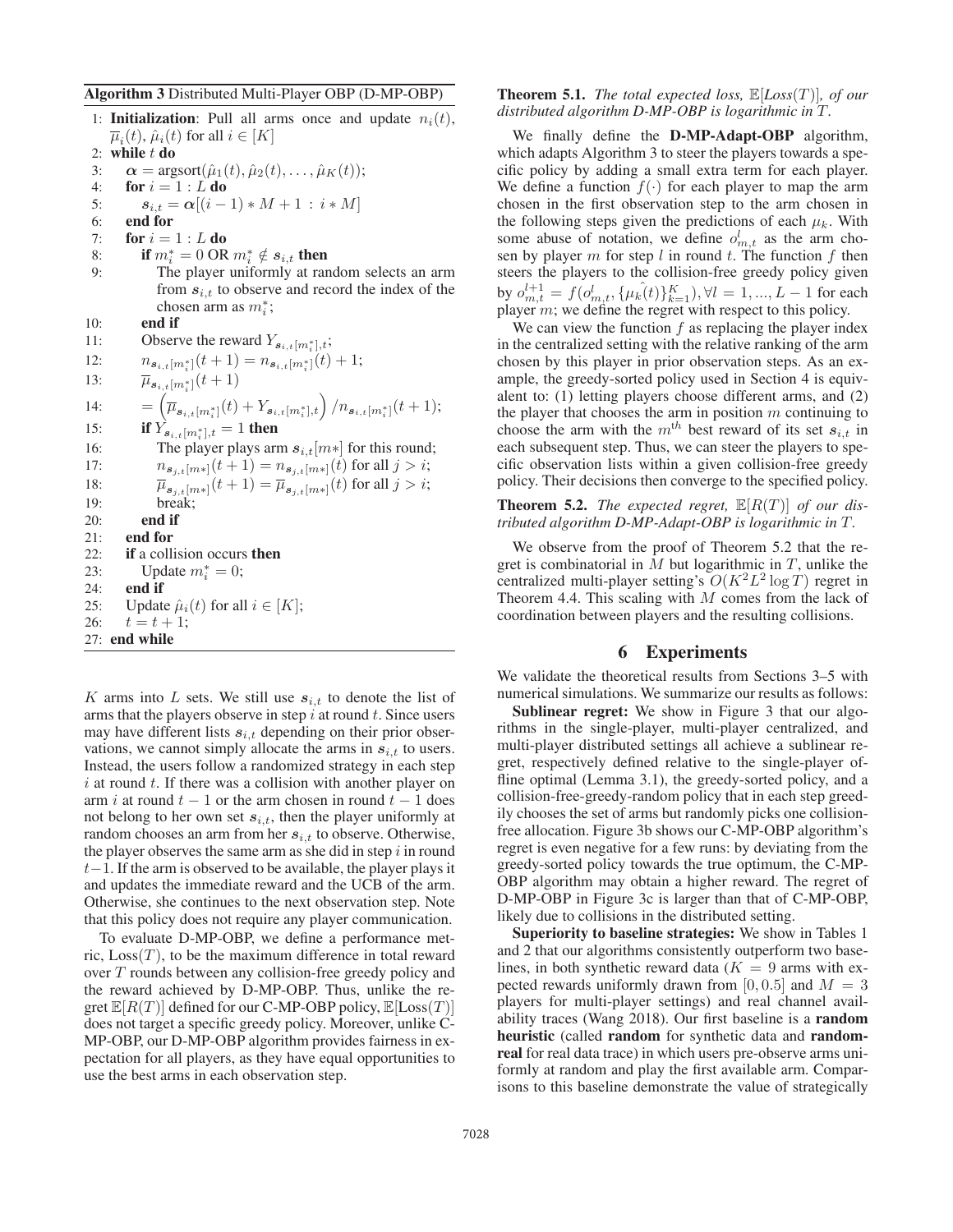

Figure 3: Sublinear regret in each setting. Each line represents an experiment run with randomly chosen reward distributions; the bold line is the average over 100 runs.

|       | single-opt | random | single-real | random-real |
|-------|------------|--------|-------------|-------------|
| 0.01  | $102\%$    | 5%     | 76%         | 6%          |
| 0.05  | 92%        | 34%    | $71\%$      | 47%         |
| (0.1) | 78%        | 140%   | 63%         | 245%        |

Table 1: Average % reward improvements of OBP-UCB

choosing the order of the pre-observations. Our second baseline is an optimal offline single-observation policy (single $opt$ ), which allocates the arms with the  $M$  highest rewards to each player (in the single-player setting,  $M = 1$ ). These optimal offline policies are superior to any learning-based policy with a single observation, so comparisons with this baseline demonstrate the value of pre-observations. When the rewards are drawn from a real data trace, they may no longer be i.i.d. Bernoulli distributed, so these offline policies are no longer truly "optimal." Instead, we take a singleobservation UCB algorithm (single-real) as the baseline; this algorithm allocates the arms with the top  $M \geq 1$ ) highest UCB values to different users, and each player still observes and plays one such arm in each round.

Tables 1 and 2 show the average improvements in the cumulative reward achieved by our algorithms over the baselines after 5000 rounds over 100 experiment repetitions with different  $\tau$ . In each setting, increasing  $\tau$  causes the improvement over the random baseline to increase: when  $\tau$  is small, there is little cost to mis-ordered observations, so the random algorithm performs relatively well. Conversely, increasing  $\tau$ narrows the reward gap with the single-observation baseline: as pre-observations become more expensive, allowing users to make them does not increase the reward as much.

Effect of  $\mu$ : We would intuitively expect that increasing the average rewards  $\mu_i$  would increase the reward gap with the random baseline: it is then more important to preobserve "good" arms first, to avoid the extra costs from preobserving occupied arms. We confirm this intuition in each of our three settings. However, increasing the  $\mu$ 's does not always increase the reward gap with the single-observation baseline, since if the  $\mu$ 's are very low or very high, preobservations are less valuable. When the  $\mu$ 's are small, the player would need to pre-observe several arms to find an available one, decreasing the final reward due to the cost of these pre-observations. When the  $\mu$ 's are large, simply choosing the best arm is likely to yield a high reward, and the pre-observations would add little value. Figures 4a and 4b plot the reward gap with respect to  $x \in \mu$ 's are drawn from  $U(0, x)$  : an increase in x increases the reward gap with the

| $\tau$           | single-opt | random       | single-real | random-real  |
|------------------|------------|--------------|-------------|--------------|
| 0.1              | 41%, 27%   | 7%, 39%      | 35\%. 198\% | 4\%. 30\%    |
| $0.2^{\circ}$    | 33\%. 20\% | 15\%, 47\%   | 28\%, 183\% | $10\%$ , 36% |
| 0.3 <sup>2</sup> | 22\%. 11\% | $30\%$ , 60% | 19%, 165%   | $20\%$ , 47% |

Table 2: Average C-MP-OBP, D-MP-OBP % improvement.



Figure 4: Average cumulative reward gaps in the singleplayer (OBP-UCB) setting after 5000 rounds over 100 experiments, when  $\tau = 0.1$  and  $K = 9$  arms with expected rewards  $\mu$ 's uniformly drawn from the range [0, x].

random baseline, but has a non-monotonic effect compared to the single-observation baseline. Similar trends in multiplayer settings are shown in the technical report.

# 7 Discussion and Conclusion

In this work, we introduce **pre-observations** into multiarmed bandit problems. Such pre-observations introduce new technical challenges to the MAB framework, as players must not only learn the best set of arms, but also the optimal order in which to pre-observe these arms. This challenge is particularly difficult in multi-player settings, as each player must learn an observation set of arms that avoids collisions with other players. We develop algorithms for both the single- and multi-player settings and show that they achieve logarithmic regret over multiple rounds. As one of the first works to consider pre-observations, however, we leave several problems open for future work. One might, for instance, consider user arrivals and departures, which would affect the offline optimal observation lists; or temporal reward correlations. Both of these would likely arise in our motivating scenario of cognitive radio networks, as devices move in and out of range and channel incumbents exhibit temporal behavior patterns. Another challenging extension would be to consider cases with more limited collisions, where one arm might serve multiple users (e.g., if an "arm" is a city block when users are searching for parking spaces). In such cases, we must learn not just the probability that the arm is available (i.e., its expected reward) but also the full distribution of the number of users that the arm can accommodate.

### References

Ahmad, S. H. A.; Liu, M.; Javidi, T.; Zhao, Q.; and Krishnamachari, B. 2009. Optimality of myopic sensing in multichannel opportunistic access. *IEEE Transactions on Information Theory* 55(9):4040–4050.